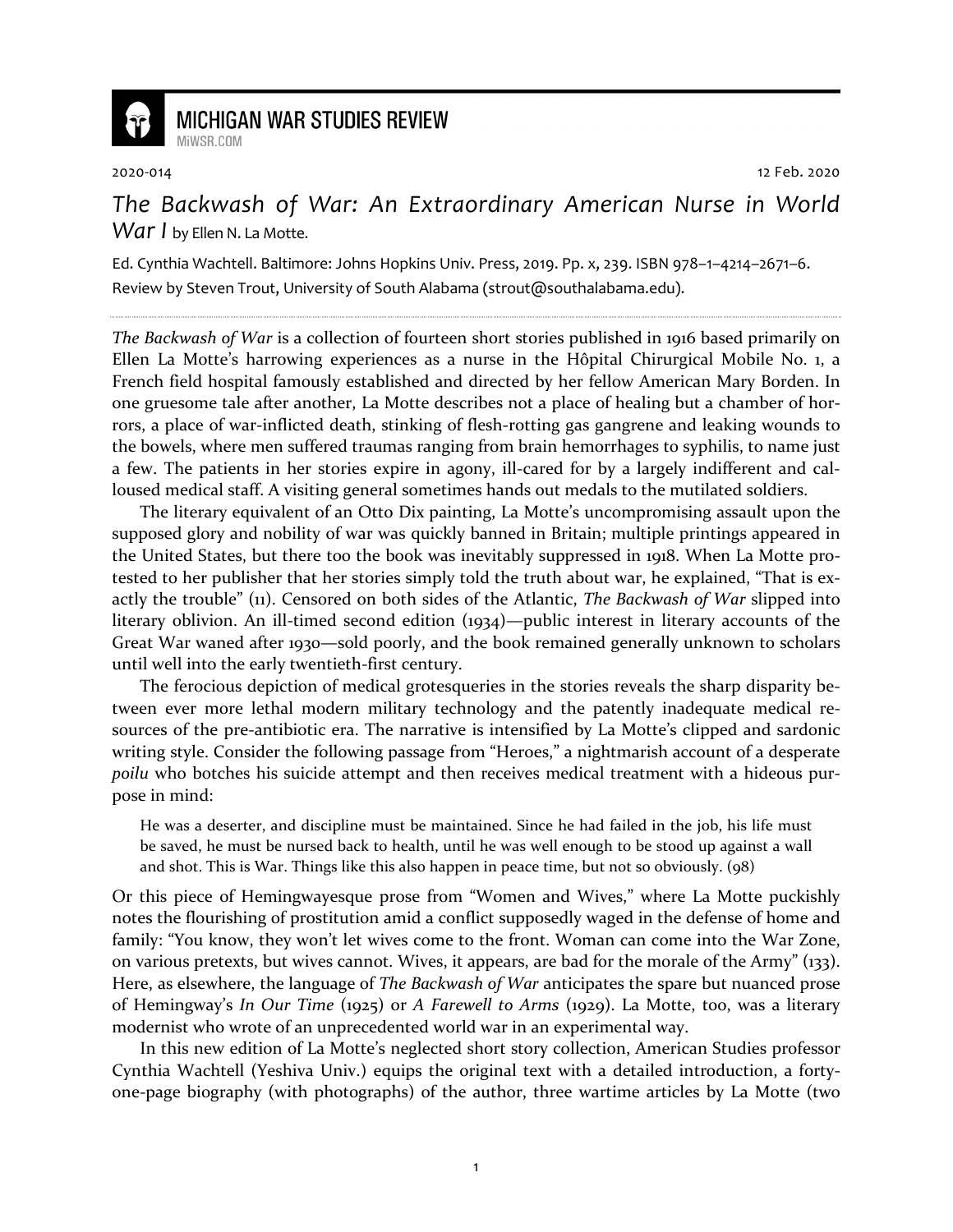from *The Atlantic Monthly*), a bibliography of "Significant Publications by Ellen N. La Motte," and helpful but unobtrusive textual notes.

Born into "a poor branch of the socially renowned du Pont family"  $(41)$  in 1873, La Motte received her medical education at the Johns Hopkins Hospital Training School for Nurses. She went on to become a national authority on tuberculosis care, the subject of her first book, as well as an ardent suffragist. In 1915, after a brief, unsatisfying stint as a war nurse in Paris, she volunteered to serve in the much grittier environment of Borden's hospital near the Western Front. Working off and on for about a year, she gathered the raw impressions of military carnage that appear, reassembled as modernist art, in *The Backwash of War*. Subsequent travels in Asia exposed La Motte to the evils of the opium trade, which she railed against during the rest of a writing career that ended in 1934 with the unsuccessful revival of her antiwar masterpiece.

La Motte was forthrightly indifferent to social pressures and taboos in her personal life. She enjoyed a forty-five-year relationship with her partner, Emily Crane Chadbourne, "an American heiress and art collector" (60); during the Great War, the two women became close friends with none other than Gertrude Stein and Alice B. Toklas. Wachtell posits that Stein may have inspired La Motte's shift from the comparatively conventional writing displayed in *The Tuberculosis Nurse*<sup>1</sup> to the more idiosyncratic, avant-garde stylings of *The Backwash of War*.

In a generous selection of photos, La Motte appears as a forceful, keenly intelligent, and attractively eccentric woman. One image, from the 1930s, shows her playing with her celebrated pet, a rare cockatoo from New Guinea. La Motte's long life encompassed a meteoric rise in the field of nursing, a bold defiance of social and sexual norms, fleeting literary fame, notoriety as a public health reformer and anti-imperialist, and, ultimately, an incongruously impressive performance as an amateur stock trader. She died in 1961 at age eighty-seven after devoting her final decades to the management of Chadbourne's inherited fortune, which she enhanced to the tune of \$1 million through shrewd stock market speculation.

While Wachtell's well-researched biography (the most substantial that La Motte has received to date) paints a captivating portrait of an "extraordinary American woman," the three wartime articles included here are an invaluable supplement to the book. "An American Nurse in Paris" describes La Motte's disappointments in the American Ambulance of Paris, a French military hospital underwritten by US philanthropists. "Under Fire at Dunkirk" and "A Joy Ride" describe moments of peril when the writer's adventures placed her within range of German artillery. Though these slickly written magazine pieces are far less daring than La Motte's short stories, they showcase her keen eye for detail and a self-deprecating sense of humor. Most importantly, they expand her vision of the First World War beyond the claustrophobic confines of the Hôpital Chirurgical Mobile No. 1, the hellish setting of twelve of the fourteen stories in *The Backwash of War*.

Interestingly, La Motte was not the only member of Mary Borden's nursing staff to write of her experiences. Memoirs by Agnes Warner and Maud Mortimer<sup>2</sup> appeared in 1917. And Borden herself offered a vivid portrait of hospital life (and death) in her short story collection *The Forbidden Zone*. 3 La Motte's book is darker and more truthful than these works. As Mortimer put it, "She

<sup>1.</sup> Subtitle: *Her Function and Her Qualifications: A Handbook for Practical Workers in the Tuberculosis Campaign* (NY: Putnam, 1915.)

<sup>2.</sup> Respectively, *My Beloved Poilus* (St. John, NB: Barnes, 1917) and *Green Tent in Flanders Garden City* (NY: Doubleday, 1917.

<sup>3.</sup> New York: Doubleday, 1930.